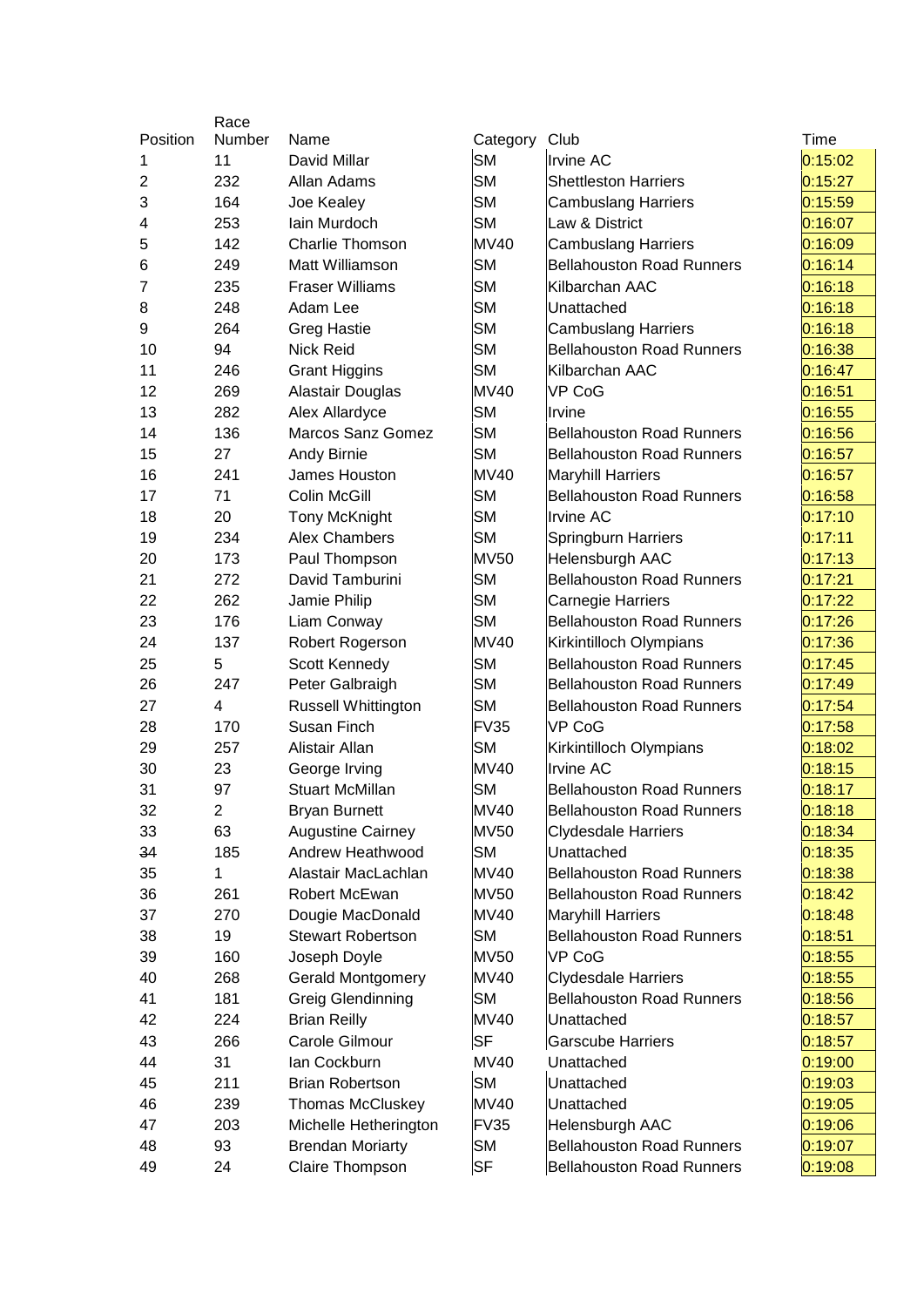| 50  | 26  | Emma Birnie              | FV35        | <b>Bellahouston Road Runners</b> | 0:19:19 |
|-----|-----|--------------------------|-------------|----------------------------------|---------|
| 51  | 276 | <b>Bruce Greenhaugh</b>  | <b>SM</b>   | <b>Bellahouston Road Runners</b> | 0:19:23 |
| 52  | 265 | John Murray              | <b>SM</b>   | <b>Garscube Harriers</b>         | 0:19:25 |
| 53  | 278 | <b>Tony Cairns</b>       | <b>MV40</b> | <b>Bellahouston Road Runners</b> | 0:19:26 |
| 54  | 255 | Kevin O'holleran         | <b>SM</b>   | Glasgow Uni Hares & Hounds       | 0:19:37 |
| 55  | 82  | Alan Forsyth             | <b>SM</b>   | <b>Kelvin Runners</b>            | 0:19:40 |
| 56  | 178 | Sarah Dowling            | FV35        | <b>Bellahouston Road Runners</b> | 0:19:42 |
| 57  | 124 | Lindsay C Wilson         | <b>MV40</b> | <b>Garscube Harriers</b>         | 0:19:43 |
| 58  | 244 | Paul Goddard             | <b>SM</b>   | <b>Garscube Harriers</b>         | 0:19:45 |
| 59  | 103 | <b>Jill O'Neil</b>       | <b>SF</b>   | <b>Garscube Harriers</b>         | 0:19:46 |
| 60  | 180 | <b>Kenneth McNamee</b>   | <b>SM</b>   | <b>Jog Scotland</b>              | 0:19:46 |
| 61  | 242 | Andrew Clugston          | <b>SM</b>   | Kilbarchan AAC                   | 0:19:47 |
| 62  | 21  | Shona Donnelly           | FV35        | <b>Bellahouston Road Runners</b> | 0:19:50 |
| 63  | 245 | Joe Bigoam               | <b>MV50</b> | <b>Maryhill Harriers</b>         | 0:19:50 |
| 64  | 285 | <b>Neil Salter</b>       | <b>SM</b>   | Unattached                       | 0:19:52 |
| 65  | 55  | David Mooney             | <b>SM</b>   | Unattached                       | 0:19:53 |
| 66  | 87  | <b>Andrew MacDonald</b>  | <b>SM</b>   | <b>Bellahouston Road Runners</b> | 0:19:57 |
| 67  | 286 | Debbie Ferns             | <b>SF</b>   | <b>Bellahouston Road Runners</b> | 0:20:00 |
| 68  | 254 | Aileen McManus           | <b>SF</b>   | Unattached                       | 0:20:02 |
| 69  | 207 | <b>Stuart Mathieson</b>  | <b>SM</b>   | <b>Bellahouston Road Runners</b> | 0:20:03 |
| 70  | 6   | Hugh Brown               | <b>MV40</b> | <b>Bellahouston Road Runners</b> | 0:20:08 |
| 71  | 163 | Alan Fitzsimmons         | MV40        | <b>Jog Scotland</b>              | 0:20:08 |
| 72  | 30  | Graeme Boyle             | <b>MV40</b> | <b>Bellahouston Road Runners</b> | 0:20:11 |
| 73  | 204 | <b>Frank Krievs</b>      | <b>MV50</b> | <b>Garscube Harriers</b>         | 0:20:11 |
| 74  | 72  | Lee Jenkins              | <b>SM</b>   | <b>Bellahouston Road Runners</b> | 0:20:15 |
| 75  | 140 | Rebecca Johnson          | <b>FV35</b> | Unattached                       | 0:20:15 |
| 76  | 73  | <b>Andrew Griffiths</b>  | <b>MV50</b> | <b>Garscube Harriers</b>         | 0:20:18 |
| 77  | 117 | Tom Coughtrie            | <b>MV40</b> | Unattached                       | 0:20:18 |
| 78  | 251 | Donald Branney           | <b>MV50</b> | Unattached                       | 0:20:18 |
| 79  | 22  | Jonathan Slow            | <b>MV40</b> | <b>Bellahouston Road Runners</b> | 0:20:21 |
| 80  | 108 | Andrew Rooney            | <b>MV40</b> | <b>Bellahouston Road Runners</b> | 0:20:21 |
| 81  | 277 | <b>Alison Harvey</b>     | FV35        | Unattached                       | 0:20:24 |
| 82  | 289 | <b>Stuart Comrie</b>     | FV35        | Unattached                       | 0:20:26 |
| 83  | 256 | Christopher Kilshain     | SМ          | <b>Garscube Harriers</b>         | 0:20:28 |
| 84  | 106 | Kevin Gough              | <b>MV40</b> | Unattached                       | 0:20:32 |
| 85  | 3   | Colin McAlpine           | <b>SM</b>   | <b>Bellahouston Road Runners</b> | 0:20:33 |
| 86  | 76  | Donald Kennedy           | <b>SM</b>   | Kilbarchan AAC                   | 0:20:37 |
| 87  | 83  | Kathryn Ellis            | <b>SF</b>   | <b>Garscube Harriers</b>         | 0:20:39 |
| 88  | 38  | Sandra Irvine            | FV45        | <b>Bellahouston Road Runners</b> | 0:20:40 |
| 89  | 156 | Amanda Wilson            | <b>SF</b>   | Unattached                       | 0:20:45 |
| 90  | 18  | Paul Bassett             | <b>MV50</b> | <b>Garscube Harriers</b>         | 0:20:47 |
| 91  | 274 | Kenny Stevenson          | <b>MV40</b> | <b>Maryhill Harriers</b>         | 0:20:47 |
| 92  | 293 | <b>Tariq Ali</b>         | <b>SM</b>   | <b>Bellahouston Road Runners</b> | 0:20:47 |
| 93  | 225 | David Reilly             | <b>SM</b>   | Unattached                       | 0:20:50 |
| 94  | 115 | <b>Christopher Craig</b> | <b>SM</b>   | Kirkintilloch Olympians          | 0:20:53 |
| 95  | 119 | Nichola Johnston         | <b>FV35</b> | <b>Bellahouston Road Runners</b> | 0:20:53 |
| 96  | 46  | John Gibbons             | <b>SM</b>   | Kelvin Runners                   | 0:21:06 |
| 97  | 37  | Daniel Ebbatson          | <b>SM</b>   | Unattached                       | 0:21:15 |
| 98  | 189 | <b>Madeline Brammer</b>  | <b>SF</b>   | <b>Bellahouston Road Runners</b> | 0:21:20 |
| 99  | 92  | Ross Barr                | <b>SM</b>   | Unattached                       | 0:21:24 |
| 100 | 122 | Pauline Wright           | FV35        | <b>Bellahouston Road Runners</b> | 0:21:24 |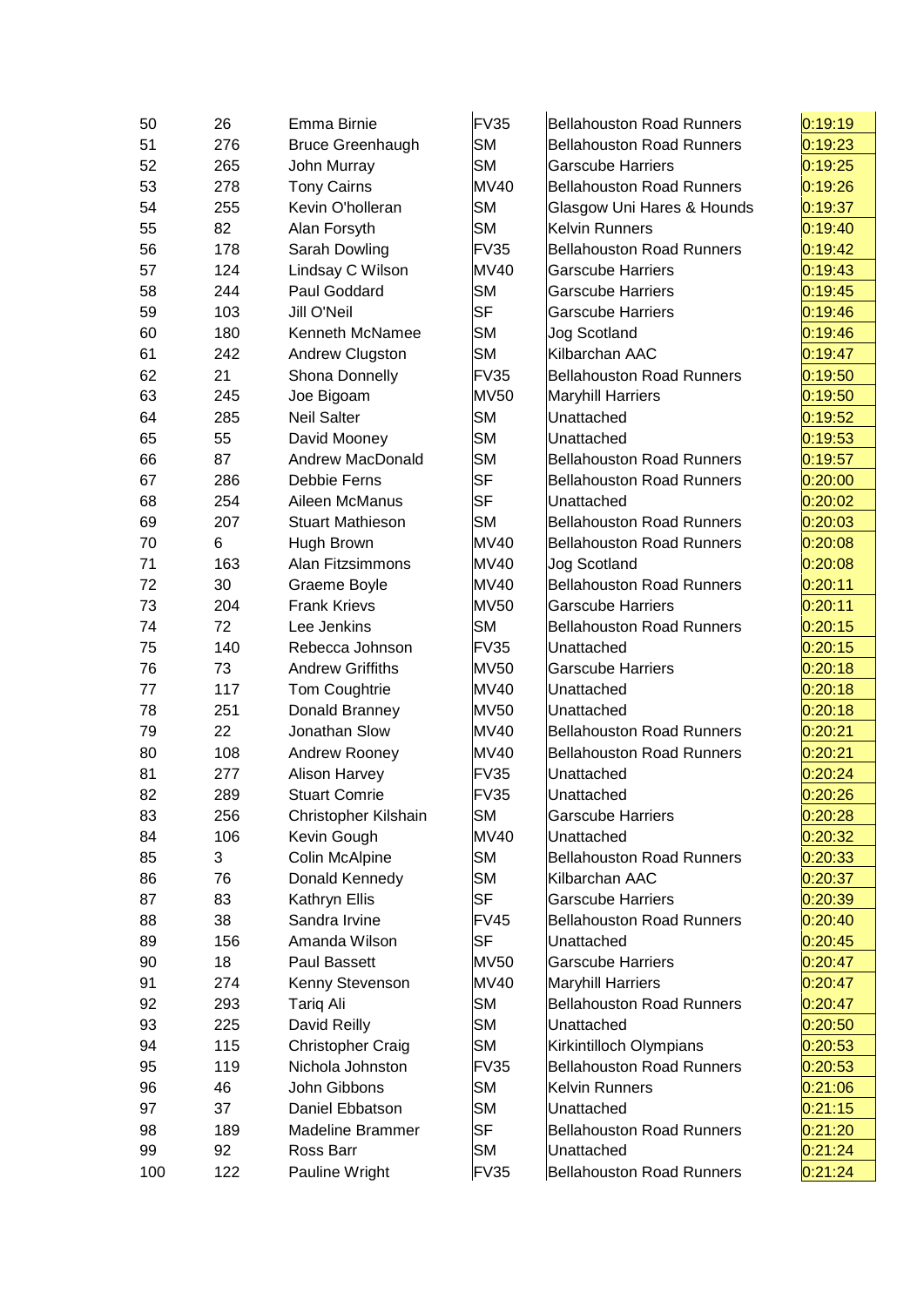| 101 | 123 | Nicholas Forrester       | <b>SM</b>   | Unattached                       | 0:21:24 |
|-----|-----|--------------------------|-------------|----------------------------------|---------|
| 102 | 290 | Morag Campbell           | <b>FV35</b> | <b>Bellahouston Road Runners</b> | 0:21:31 |
| 103 | 177 | lan Goudie               | <b>MV50</b> | <b>Bellahouston Road Runners</b> | 0:21:33 |
| 104 | 243 | Diane Clark              | <b>SF</b>   | <b>Garscube Harriers</b>         | 0:21:35 |
| 105 | 252 | Jamie Ewing              | <b>SM</b>   | Unattached                       | 0:21:36 |
| 106 | 215 | Ray Marshall             |             |                                  | 0:21:37 |
| 107 | 107 | Keith Gibb               | <b>MV40</b> | Unattached                       | 0:21:41 |
| 108 | 283 | Alasdair Kinniburgh      | <b>MV40</b> | <b>Maryhill Harriers</b>         | 0:21:55 |
| 109 | 280 | Tom Brady                | <b>MV40</b> | Unattached                       | 0:21:57 |
| 110 | 79  | <b>Michael Rowe</b>      | MV40        | <b>Cambuslang Harriers</b>       | 0:22:00 |
| 111 | 206 | Karen Devlin             | <b>FV35</b> | <b>Bellahouston Road Runners</b> | 0:22:02 |
| 112 | 15  | <b>Tariq Abdullah</b>    | <b>SM</b>   | Unattached                       | 0:22:03 |
| 113 | 40  | lain Boyce               | MV40        | Unattached                       | 0:22:03 |
| 114 | 28  | Lynsey Munro             | <b>SF</b>   | <b>Bellahouston Road Runners</b> | 0:22:05 |
| 115 | 155 | Michael Smith            | <b>SM</b>   | Unattached                       | 0:22:20 |
| 116 | 228 | David Kiddell            | <b>MV40</b> | Unattached                       | 0:22:25 |
| 117 | 174 | <b>Janet Fellowes</b>    | <b>FV45</b> | Helensburgh AAC                  | 0:22:34 |
| 118 | 208 | John Sandbach            | <b>MV40</b> | <b>Bellahouston Road Runners</b> | 0:22:37 |
| 119 | 288 | James Henderson          | <b>SM</b>   | <b>BMF</b>                       | 0:22:40 |
| 120 | 212 | Maggie Darroch           | FV35        | <b>Maryhill Harriers</b>         | 0:22:44 |
| 121 | 205 | Jackie O'Grady           | <b>FV35</b> | <b>Bellahouston Road Runners</b> | 0:22:53 |
| 122 | 202 | <b>Robert Connell</b>    | <b>MV40</b> | Kilbarchan AAC                   | 0:22:54 |
| 123 | 227 | George Robertson         | <b>SM</b>   | <b>Jog Scotland</b>              | 0:23:04 |
| 124 | 236 | John Simpson             | <b>MV60</b> | Kilbarchan AAC                   | 0:23:06 |
| 125 | 81  | <b>Tony Masterson</b>    | <b>SM</b>   | Unattached                       | 0:23:07 |
| 126 | 187 | <b>Claire Burns</b>      | <b>SF</b>   | <b>Jog Scotland</b>              | 0:23:10 |
| 127 | 167 | John McGuire             | <b>MV40</b> | <b>Giffnock North</b>            | 0:23:14 |
| 128 | 219 | Mark Turnbull            | <b>MV40</b> | <b>Garscube Harriers</b>         | 0:23:16 |
| 129 | 218 | Mark Sneddon             | <b>SM</b>   | <b>JOGGSCOT</b>                  | 0:23:17 |
| 130 | 238 | Lucy MacKay              | <b>FV35</b> | <b>Bellahouston Road Runners</b> | 0:23:17 |
| 131 | 9   | Alistair Mcleod          | <b>MV50</b> | Unattached                       | 0:23:19 |
| 132 | 223 | Colin Grey               | <b>SM</b>   | <b>Clydesdale Harriers</b>       | 0:23:19 |
| 133 | 36  | Jennifer O'Brien         | <b>SF</b>   | Unattached                       | 0:23:30 |
| 134 | 133 | Stephen Cullen           | MV50        | Garscube Harriers                | 0:23:35 |
| 135 | 146 | Jane Galt                | <b>FV35</b> | <b>Bellahouston Road Runners</b> | 0:23:40 |
| 136 | 49  | Kenneth Sutherland       | <b>MV40</b> | Unattached                       | 0:23:41 |
| 137 | 102 | <b>Richard Leyton</b>    | <b>SM</b>   | Unattached                       | 0:23:41 |
| 138 | 62  | <b>Christopher Doak</b>  | SM          | Unattached                       | 0:23:43 |
| 139 | 158 | Caroline Hassan          | <b>FV45</b> | <b>Maryhill Harriers</b>         | 0:23:43 |
| 140 | 118 | <b>Caroline Brownlie</b> | <b>SF</b>   | <b>Springburn Harriers</b>       | 0:23:50 |
| 141 | 179 | Scott Johnston           | <b>MV40</b> | <b>Bellahouston Road Runners</b> | 0:23:50 |
| 142 | 109 | June Kennedy             | <b>FV35</b> | Jog Scotland                     | 0:23:52 |
| 143 | 130 | Michael Thompson         | <b>SM</b>   | Unattached                       | 0:23:55 |
| 144 | 68  | Kim Charnley             | <b>FV45</b> | <b>Jog Scotland</b>              | 0:23:59 |
| 145 | 12  | Sheina Gilmour           | <b>FV45</b> | <b>Maryhill Harriers</b>         | 0:24:02 |
| 146 | 32  | Paul Diver               | <b>SM</b>   | Unattached                       | 0:24:03 |
| 147 | 141 | Yvonne Richmond          | <b>SF</b>   | Kilmarnock Harriers              | 0:24:05 |
| 148 | 16  | Angela Mason             | <b>FV35</b> | <b>Jog Scotland</b>              | 0:24:09 |
| 149 | 64  | Lorna Sloan              | <b>FV35</b> | Kilmarnock Harriers              | 0:24:17 |
| 150 | 100 | Sean Timmons             | <b>MV40</b> | Unattached                       | 0:24:18 |
| 151 | 35  | <b>Billy Cowan</b>       | <b>SM</b>   | Unattached                       | 0:24:19 |
|     |     |                          |             |                                  |         |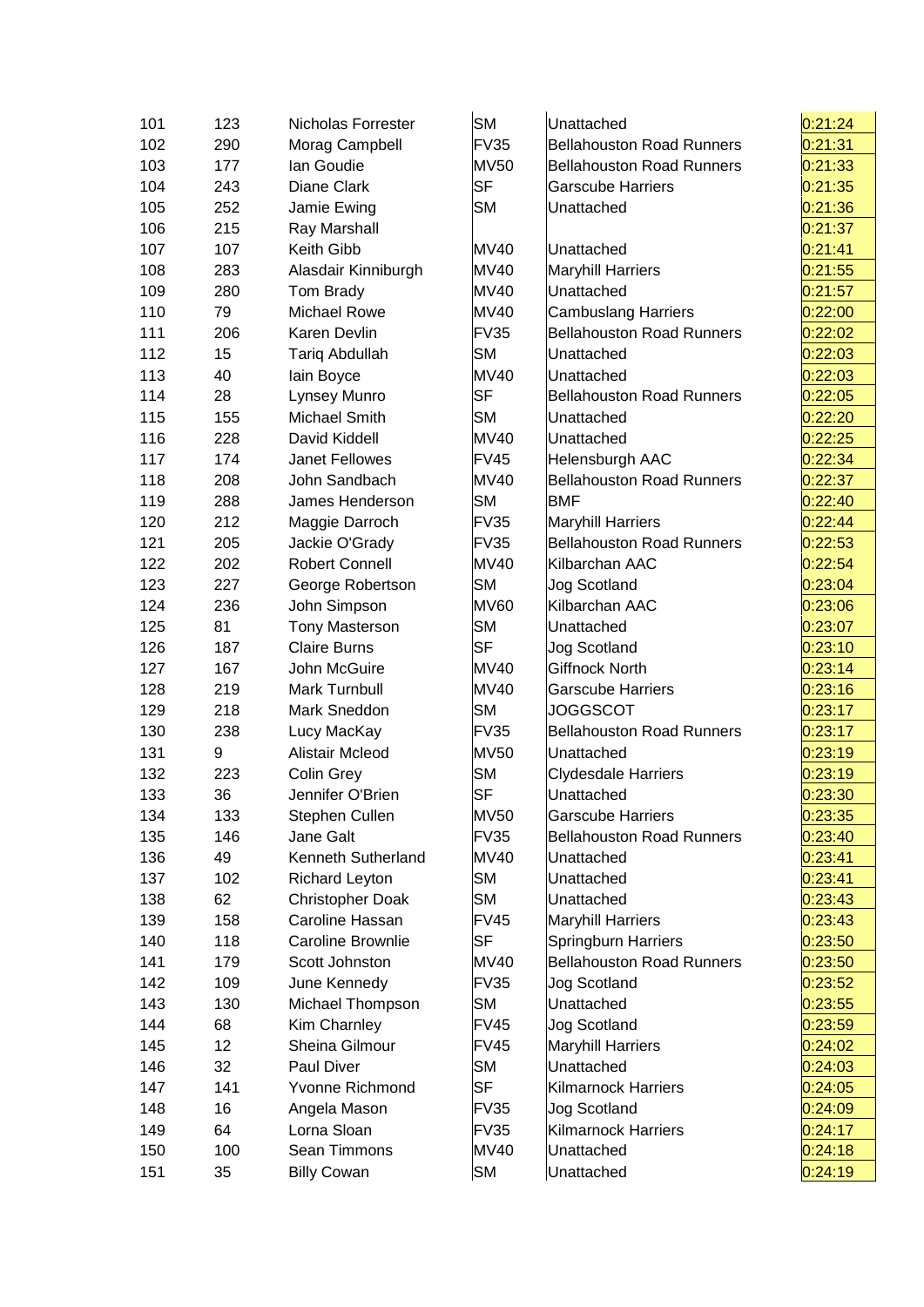| 152 | 25             | Cammy Taylor                     | <b>SM</b>   | <b>Bellahouston Road Runners</b>        | 0:24:20 |
|-----|----------------|----------------------------------|-------------|-----------------------------------------|---------|
| 153 | 230            | Kelly Easton                     | <b>SF</b>   | Unattached                              | 0:24:23 |
| 154 | 231            | Andrew Hyna                      | <b>SM</b>   | Unattached                              | 0:24:23 |
| 155 | 240            | <b>Michael Nathaniel Patrick</b> | <b>MV40</b> | <b>Maryhill Harriers</b>                | 0:24:24 |
| 156 | 98             | Mike Devlin                      | <b>MV50</b> | Unattached                              | 0:24:27 |
| 157 | 221            | Caroline Follan                  | <b>SF</b>   | Jogging Buddies                         | 0:24:31 |
| 158 | 151            | Gillian Bain                     | FV35        | Jog Scotland                            | 0:24:33 |
| 159 | 50             | <b>Claire Purdie</b>             | FV35        | <b>Jog Scotland</b>                     | 0:24:36 |
| 160 | 229            | Willma Easton                    | FV35        | Unattached                              | 0:24:36 |
| 161 | 260            | Mary Philip                      | FV45        | Unattached                              | 0:24:42 |
| 162 | 125            | <b>William Downie</b>            | <b>MV40</b> | <b>Garscube Harriers</b>                | 0:24:43 |
| 163 | 182            | <b>Brian Graham</b>              | <b>MV40</b> | Kilbarchan AAC                          | 0:24:53 |
| 164 | 209            | <b>Andrew Stafford</b>           | <b>MV50</b> | Helensburgh AAC                         | 0:24:58 |
| 165 | 88             | Peter Dow                        | <b>MV50</b> | Unattached                              | 0:25:00 |
| 166 | 267            | Abel McBride                     | <b>MV40</b> | Unattached                              | 0:25:00 |
| 167 | $\overline{7}$ | Louise Gray                      | FV35        | <b>Bellahouston Road Runners</b>        | 0:25:07 |
| 168 | 263            | <b>Margaret Peebles</b>          | FV35        | <b>Maryhill Harriers</b>                | 0:25:18 |
| 169 | 44             | Gordon Hollerin                  | <b>MV50</b> | <b>Jog Scotland</b>                     | 0:25:24 |
| 170 | 159            | Connie Hydes                     | <b>FV35</b> | <b>Bellahouston Road Runners</b>        | 0:25:29 |
| 171 | 233            | Graeme Aitken                    | <b>SM</b>   | Unattached                              | 0:25:31 |
| 172 | 10             | Jean McCallum                    | FV45        | <b>Jog Scotland</b>                     | 0:25:37 |
| 173 | 61             | Laura McKie                      | <b>SF</b>   | <b>Kelvin Runners</b>                   | 0:25:40 |
| 174 | 188            | <b>Brenda Armstrong</b>          | <b>FV55</b> | Jog Scotland                            | 0:25:40 |
| 175 | 196            | Ian McAughtrie                   | <b>MV40</b> | <b>Kilmarnock Harriers</b>              | 0:25:42 |
| 176 | 157            | Joanne McGowan                   | <b>SF</b>   | Unattached                              | 0:25:47 |
| 177 | 275            | <b>Tony Hall</b>                 | <b>MV60</b> | Unattached                              | 0:25:47 |
| 178 | 279            | Voss Maren                       | <b>SF</b>   | Unattached                              | 0:25:47 |
| 179 | 69             | <b>Tracy Kerr</b>                | <b>FV35</b> | <b>Kilmarnock Harriers</b>              | 0:25:56 |
| 180 | 217            | Liz Johnstone                    | <b>FV45</b> |                                         | 0:25:57 |
| 181 | 226            | George Eldridge                  | <b>SM</b>   | Unattached                              | 0:26:00 |
| 182 | 237            | David Hay                        | <b>MV50</b> | <b>Bellahouston Harriers</b>            | 0:26:00 |
| 183 | 287            | Fay McArthur                     | <b>FV55</b> | Unattached                              | 0:26:00 |
| 184 | 14             | Nicola Dudds                     | <b>SF</b>   | <b>Jog Scotland</b>                     | 0:26:02 |
| 185 | 258            | <b>Ronald Stewart</b>            | <b>MV50</b> | Unattached                              | 0:26:02 |
| 186 | 91             | Lynne Dunlop                     | <b>FV35</b> | Kilmarnock Harriers                     | 0:26:05 |
| 187 | 147            | Susan Steen                      | <b>FV45</b> | Jog Scotland                            | 0:26:12 |
| 188 | 250            | Nathalie Jones                   | SF          | <b>Maryhill Harriers</b>                | 0:26:17 |
| 189 | 292            | Alan Leitch                      | <b>SM</b>   | Unattached                              | 0:26:20 |
| 190 | 47             | Peter Cunningham                 | <b>MV50</b> | Unattached                              | 0:26:33 |
| 191 | 75             | Liz Pitcairn                     | <b>FV45</b> | Unattached                              | 0:26:33 |
| 192 | 54             | <b>David Percival</b>            | <b>MV40</b> | Unattached                              | 0:26:42 |
| 193 | 214            | Mercedes Richardson              | FV35        | Unattached                              | 0:26:47 |
| 194 | 281            | <b>Rosalind Millie</b>           | <b>FV35</b> | Unattached                              | 0:26:51 |
| 195 | 114            | Karen Craig                      | FV35        | Kirkintilloch Olympians                 | 0:26:55 |
| 196 | 999            | unknown runner                   |             |                                         | 0:26:57 |
| 197 | 39             | Deirdre Hoyle                    | <b>FV55</b> | Glasgow Women's Jogging Network 0:27:16 |         |
| 198 | 111            | Margaret O'Hara                  | <b>FV45</b> | <b>Garscube Harriers</b>                | 0:27:25 |
| 199 | 34             | Val Murdoch                      | FV45        | Law & District                          | 0:27:44 |
| 200 | 195            | Janette Stark                    | FV45        | Unattached                              | 0:27:45 |
| 201 | 66             | Angela Keane                     | FV35        | Unattached                              | 0:27:50 |
| 202 | 148            | Karen Likely                     | <b>SF</b>   | Jog Scotland                            | 0:27:50 |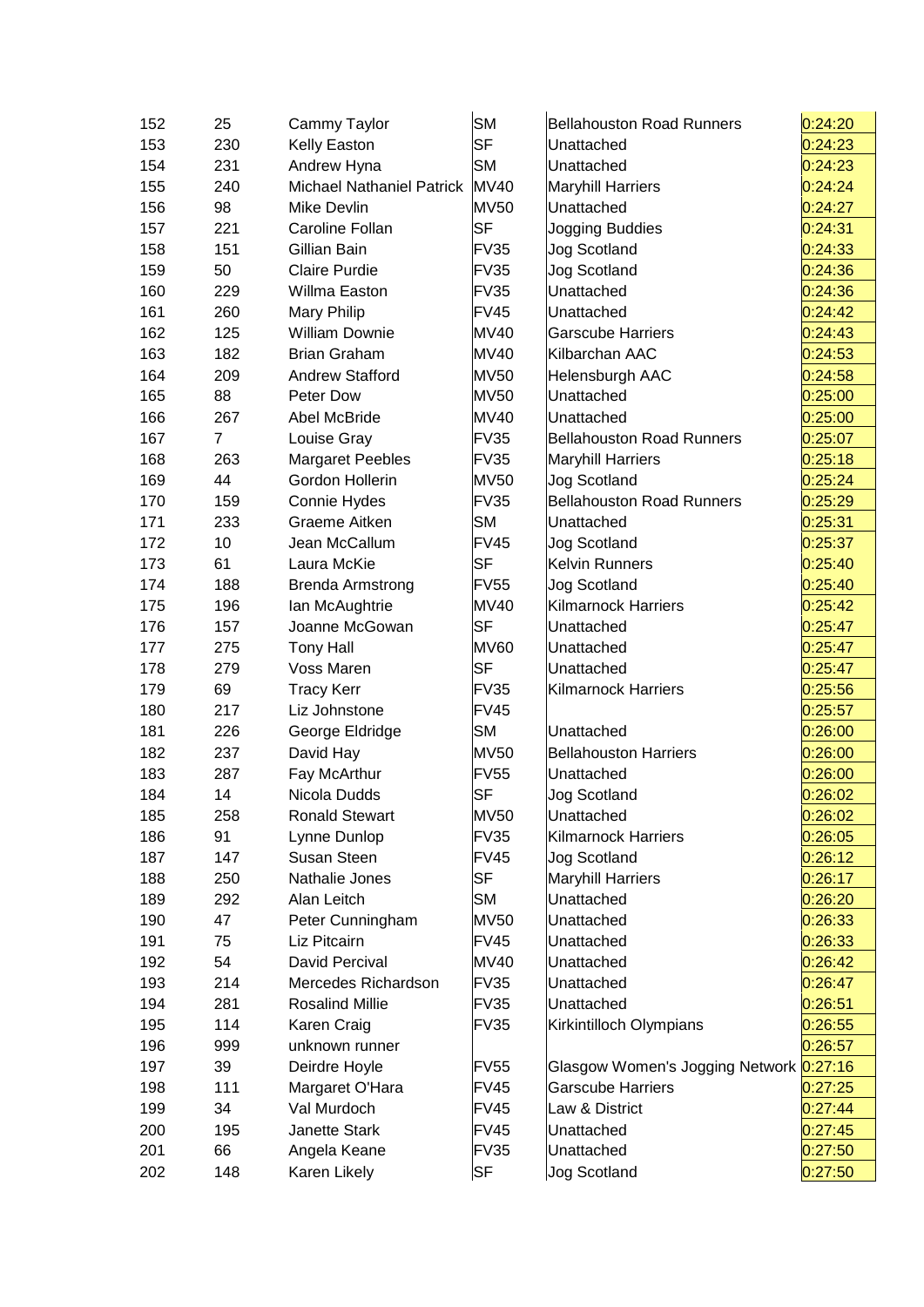| 203 | 995 | unknown runner          |             |                            | 0:27:50 |
|-----|-----|-------------------------|-------------|----------------------------|---------|
| 204 | 13  | Lorraine Spence         | <b>FV45</b> | Jog Scotland               | 0:27:56 |
| 205 | 291 | Susan Clark             | <b>FV35</b> | unattached                 | 0:27:56 |
| 206 | 998 | unknown runner          |             |                            | 0:27:56 |
| 207 | 154 | Carole Spy              | <b>FV35</b> | Unattached                 | 0:28:00 |
| 208 | 113 | Sharon McNairney        | <b>SF</b>   | Unattached                 | 0:28:06 |
| 209 | 129 | Sarah Hall              | <b>SF</b>   | <b>BRJ Ladies</b>          | 0:28:07 |
| 210 | 53  | Janice Gould            | <b>FV45</b> | Jog Scotland               | 0:28:09 |
| 211 | 168 | Laura McLauchlan        | <b>SF</b>   | <b>Jog Scotland</b>        | 0:28:09 |
| 212 | 175 | Frances Kay             | <b>SF</b>   | <b>Maryhill Harriers</b>   | 0:28:30 |
| 213 | 135 | Ann Marie Dowling       | <b>FV45</b> | Jogging Buddies            | 0:28:52 |
| 214 | 8   | <b>Cathy McIntyre</b>   | <b>FV45</b> | Helensburgh AAC            | 0:29:04 |
| 215 | 33  | Lindsay Murdoch         | <b>SF</b>   | Unattached                 | 0:29:05 |
| 216 | 191 | <b>Gail Frame</b>       | <b>FV35</b> | Unattached                 | 0:29:05 |
| 217 | 183 | Karen Yip               | <b>FV35</b> | Unattached                 | 0:29:15 |
| 218 | 184 | John Yip                | <b>SM</b>   | Unattached                 | 0:29:15 |
| 219 | 89  | <b>Caroline Dow</b>     | <b>FV45</b> | Unattached                 | 0:29:20 |
| 220 | 112 | Sarah Walker            | <b>SF</b>   | Unattached                 | 0:29:36 |
| 221 | 216 | Janet Tobin             | <b>FV45</b> |                            | 0:29:38 |
| 222 | 120 | Mary Cuttle             | <b>FV35</b> | Unattached                 | 0:29:41 |
| 223 | 149 | Fiona Crawford          | <b>SF</b>   |                            | 0:29:42 |
| 224 | 121 | <b>Beth Crossan</b>     | <b>FV35</b> | Unattached                 | 0:29:46 |
| 225 | 192 | Linda Setchfield        | <b>FV35</b> | Unattached                 | 0:29:46 |
| 226 | 110 | Sandra Wilkinson        | <b>FV55</b> | Helensburgh AAC            | 0:29:52 |
| 227 | 144 | Lynda Hayes             | <b>FV35</b> | Unattached                 | 0:29:52 |
| 228 | 145 | Ross Cameron            | <b>SM</b>   | Unattached                 | 0:29:54 |
| 229 | 99  | Catherine Kane          | <b>FV35</b> | Helensburgh AAC            | 0:29:55 |
| 230 | 165 | Jane Watson             | <b>SF</b>   | Unattached                 | 0:29:55 |
| 231 | 996 | unknown runner          |             |                            | 0:29:55 |
| 232 | 127 | Sharon Jardine          | <b>SF</b>   | Unattached                 | 0:30:13 |
| 233 | 194 | <b>Hilary MacIntyre</b> | <b>FV35</b> | Unattached                 | 0:30:13 |
| 234 | 222 | John Bennie             | <b>MV40</b> | Unattached                 | 0:30:13 |
| 235 | 70  | Helen Turkington        | <b>FV45</b> | Jog Scotland               | 0:30:14 |
| 236 | 65  | Stephanie Sloan         | <b>SF</b>   | <b>Kilmarnock Harriers</b> | 0:30:23 |
| 237 | 284 | <b>Roisin Williams</b>  | <b>SF</b>   | Unattached                 | 0:30:23 |
| 238 | 104 | Christopher Murphy      | <b>MV50</b> | Unattached                 | 0:31:00 |
| 239 | 105 | Janet Murphy            | <b>FV45</b> | Unattached                 | 0:31:00 |
| 240 | 190 | Yvonne Wilson           | <b>SF</b>   | Unattached                 | 0:31:00 |
| 241 | 997 | unknown runner          |             |                            | 0:31:13 |
| 242 | 128 | <b>Ewan Giles</b>       | <b>SM</b>   | <b>Kilmarnock Harriers</b> | 0:31:18 |
| 243 | 271 | Dawn Hamilton           | <b>FV35</b> | Unattached                 | 0:31:24 |
| 244 | 139 | Janet Kilgour           | <b>SF</b>   | Unattached                 | 0:31:35 |
| 245 | 42  | Rena Wiggins            | <b>FV55</b> | Unattached                 | 0:32:39 |
| 246 | 138 | Barbara Waldie          | <b>FV55</b> | Unattached                 | 0:32:44 |
| 247 | 43  | Andrew Boyce            | <b>SM</b>   | Unattached                 | 0:33:02 |
| 248 | 41  | Senga Smith             | <b>FV45</b> | Unattached                 | 0:33:18 |
| 249 | 213 | K Todisco               | <b>FV35</b> | Unattached                 | 0:34:13 |
| 250 | 56  | Debbie Murray           | <b>FV35</b> | Unattached                 | 0:35:13 |
| 251 | 201 | Myra Pettigrew          | <b>FV35</b> | Unattached                 | 0:35:13 |
| 252 | 95  | Dominic Hendry          | <b>MV50</b> | Unattached                 | 0:35:39 |
| 253 | 210 | Sue Green               | <b>FV45</b> | Unattached                 | 0:35:46 |
|     |     |                         |             |                            |         |